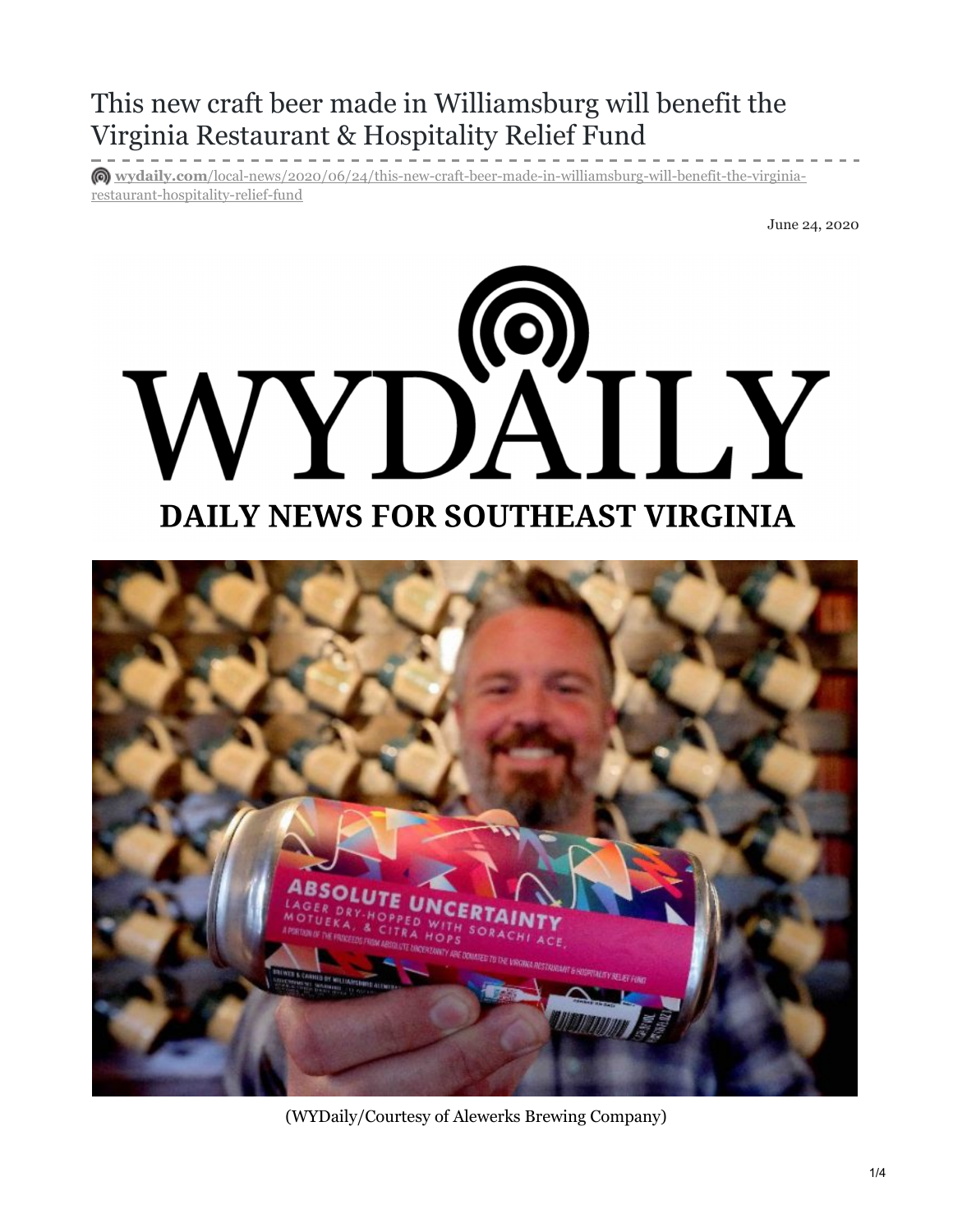It's no secret that perhaps the hardest hit by the coronavirus pandemic is the hospitality industry, the lifeblood of the area.

 And that includes restaurants. You can say the only certain think about this whole deal is the uncertainty of the business landscape.

But **Alewerks Brewing [Company](https://consociatemedia.us4.list-manage.com/track/click?u=2a61859f202b003a8aae02966&id=dd86c7df29&e=7ad442991a)** in Williamsburg, among the state's original craft breweries, believes strongly that even amid the health crisis, one important truth remains certain.

 "Building community and giving back is what we are called to do," said Michael Claar, Alewerks' director of operations. "It's our mission."

Alewerks released this week its latest limited-edition brew, Absolute Uncertainty.

 Company officials said the proceeds are *"*earmarked from every ounce sold to benefit the Virginia Restaurant, Lodging & Travel Association's Virginia Restaurant & Hospitality Relief Fund."

 The fund provides direct cash support to aid workers displaced by the recent restaurant and hospitality industry shutdowns, according to a news release from the company.

 It's a lager style brew and features a creative blend of dry hopping to design a subtle beer suitable for pairing with a complex meal.

 "A combination of Motueka for notes of mojito-like lime and Sorachi Ace with hints of lemon and dill are topped off with Citra for an intense dose of citrus aroma," according to the news release.

Absolute Uncertaintyclocks in at 4.8% ABV and 20 IBUs.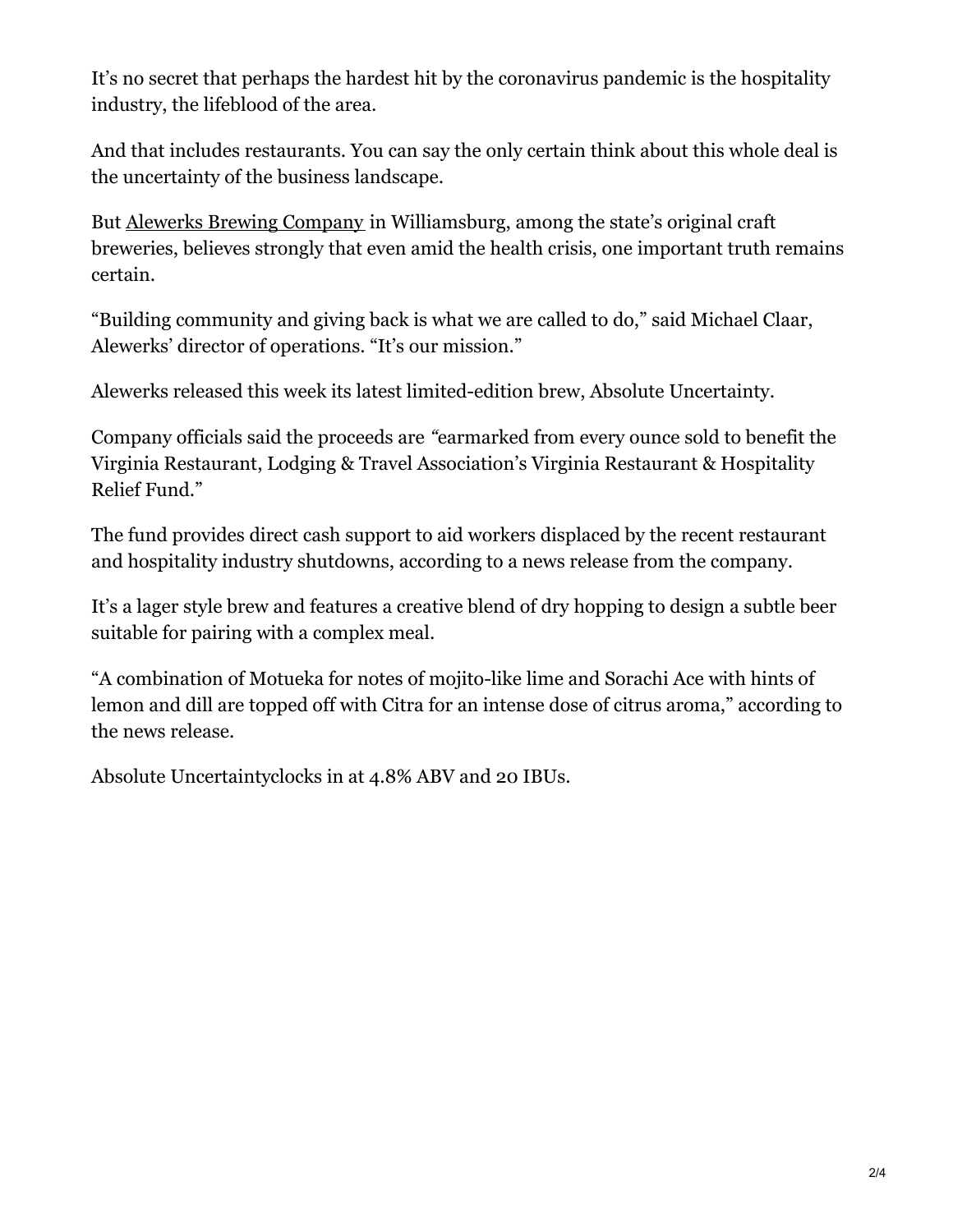

(WYDaily/Courtesy of Alewerks Brewing Company)

 The 30-barrel batch of *Absolute Uncertainty*equates to approximately 230 cases. Alewerks aims to have anywhere from 10 to 20 locations carrying it on tap, in addition to their own taprooms.

Distribution is expected to start July 6.

 "As an organization, charitable causes are a huge part of our mission," Claar said. "That's true not just at Alewerks, but also in the craft beer industry as a whole. When you think about how far craft beer has come over the last 15 years in Virginia alone, we wouldn't have gotten there without the support of restaurants."

So it's time to give back, he said.

 "We are hyper aware of the critical situation our friends in the restaurant industry are in now," Claar said. "Who better to reach out to help than the people who helped us grow?"

## **YOU MIGHT ALSO WANT TO CHECK OUT THESE STORIES:**

## **[Williamsburg](https://wydaily.com/local-news/2020/06/19/williamsburg-planning-commission-approves-plan-for-retirement-community/) Planning Commission approves plan for retirement community**